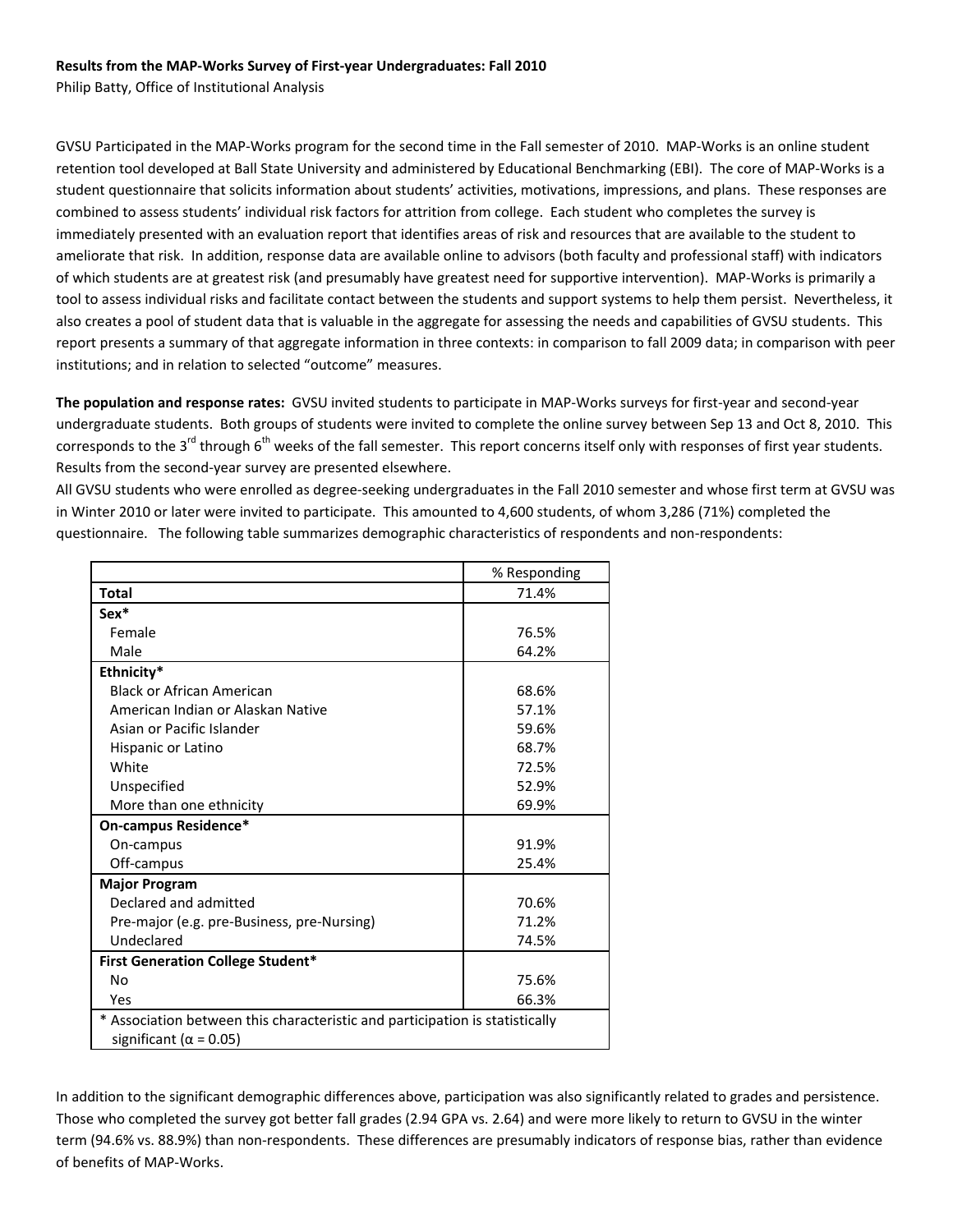Peers: This report includes data from 3 groups of comparison institutions that also participated in MAP-Works in Fall 2010. The first group consists of the 6 participating schools that are most like GVSU in size, sector, and undergraduate student composition. This group's average scores are labeled as "6 peers" in tables that follow. The second peer group includes all participating schools with the same basic Carnegie Classification (Masters-L) as GVSU (see Appendix A for full list). The third comparison group includes all MAP-Works participants (Appendix B).

**GVSU outcome variables:** This report also investigates relationships between survey responses and 3 "outcomes": final fall 2010 GPA; enrollment in Winter 2011 classes at GVSU; and satisfaction with GVSU. Satisfaction is measured by a composite of items within the MAP‐Works survey itself. Please note that no effort has been made here to study or control for the results of MAP‐Works itself. To the extent that the project is working as intended – triggering behavioral adjustments by students or supportive contact by faculty or staff – the relationships to GPA and retention reported here may be confounded by those intervening steps.

All associations marked with a "\*" are statistically significant with  $p \le 0.05$ .

## **Results:**

**MAP‐Works Factors:** The developers of the MAP‐Works survey have identified 19 multi‐item scales that they believe measure separate (but related) risk factors for attrition among new undergraduate students. Each scale is an unweighted average of responses to two or more survey questions, each of which uses a seven-point ordinal scale. As a result, all the factor scores are scaled from 1 to 7, and EBI has set an arbitrary benchmark of 5.5 for each scale. The specific questions that contribute to each factor are described in Appendix C. The table below summarizes GVSU students' responses on each of the scales in the past two years, responses of peer students, and relationships between the factors and grades, retention and satisfaction.

| GVSU 2010                                                 | GVSU 2009 | 6 Peers | Masters-L | All Schools | GPA Correlation | Retention OR | Correlation#<br>Satisfaction |          |
|-----------------------------------------------------------|-----------|---------|-----------|-------------|-----------------|--------------|------------------------------|----------|
| Factor 1. Commitment to the<br>Institution                | 6.18      | $6.36*$ | $6.28*$   | 6.21        | $6.31*$         | $0.045*$     | $1.761*$                     | $0.540*$ |
| Factor 2. Self-Assessment:<br><b>Communication Skills</b> | 5.27      | 5.22    | $5.16*$   | $5.14*$     | $5.17*$         | $0.066*$     | 1.132                        | $0.104*$ |
| Factor 3. Self-Assessment:<br><b>Analytical Skills</b>    | 5.34      | $5.29*$ | $5.06*$   | $5.02*$     | $5.13*$         | $0.102*$     | 1.101                        | $0.111*$ |
| Factor 4. Self-Assessment:<br>Self-Discipline             | 5.91      | 5.88    | 5.92      | 5.91        | 5.89            | $0.152*$     | $1.242*$                     | $0.216*$ |
| Factor 5. Self-Assessment:<br><b>Time Management</b>      | 5.54      | $5.42*$ | $5.48*$   | $5.44*$     | $5.43*$         | $0.218*$     | 1.097                        | $0.201*$ |
| Factor 6. Financial Means                                 | 5.06      | $5.19*$ | 5.02      | 4.96*       | $5.00*$         | $0.070*$     | 1.098                        | $0.059*$ |
| Factor 7. Basic Academic<br><b>Behaviors</b>              | 6.11      | $6.05*$ | $6.02*$   | $6.03*$     | $6.03*$         | $0.285*$     | $1.291*$                     | $0.191*$ |
| Factor 8. Advanced Academic<br><b>Behaviors</b>           | 5.04      | $4.67*$ | 4.99*     | 5.06        | 5.03            | $0.147*$     | 0.976                        | $0.183*$ |
| Factor 9. Academic Self-<br>Efficacy                      | 5.39      | $5.23*$ | $5.33*$   | $5.32*$     | $5.32*$         | $0.160*$     | $1.200*$                     | $0.252*$ |
| Factor 10. Peer Connections                               | 5.35      | $5.46*$ | $5.66*$   | $5.51*$     | $5.50*$         | $-0.031$     | 1.340*                       | $0.414*$ |
| Factor 11. On-Campus Living:<br>Social Aspects            | 5.07      | 5.08    | $5.44*$   | $5.38*$     | $5.34*$         | $-0.039*$    | $1.332*$                     | $0.408*$ |
| Factor 12. On-Campus Living:<br>Environment               | 5.82      | $5.75*$ | 5.84      | 5.82        | 5.82            | 0.024        | 1.505*                       | $0.444*$ |
| Factor 13. On-Campus Living:<br>Roommate Relationship     | 6.28      | $5.94*$ | $6.19*$   | $6.22*$     | $6.22*$         | 0.014        | 1.021                        | $0.216*$ |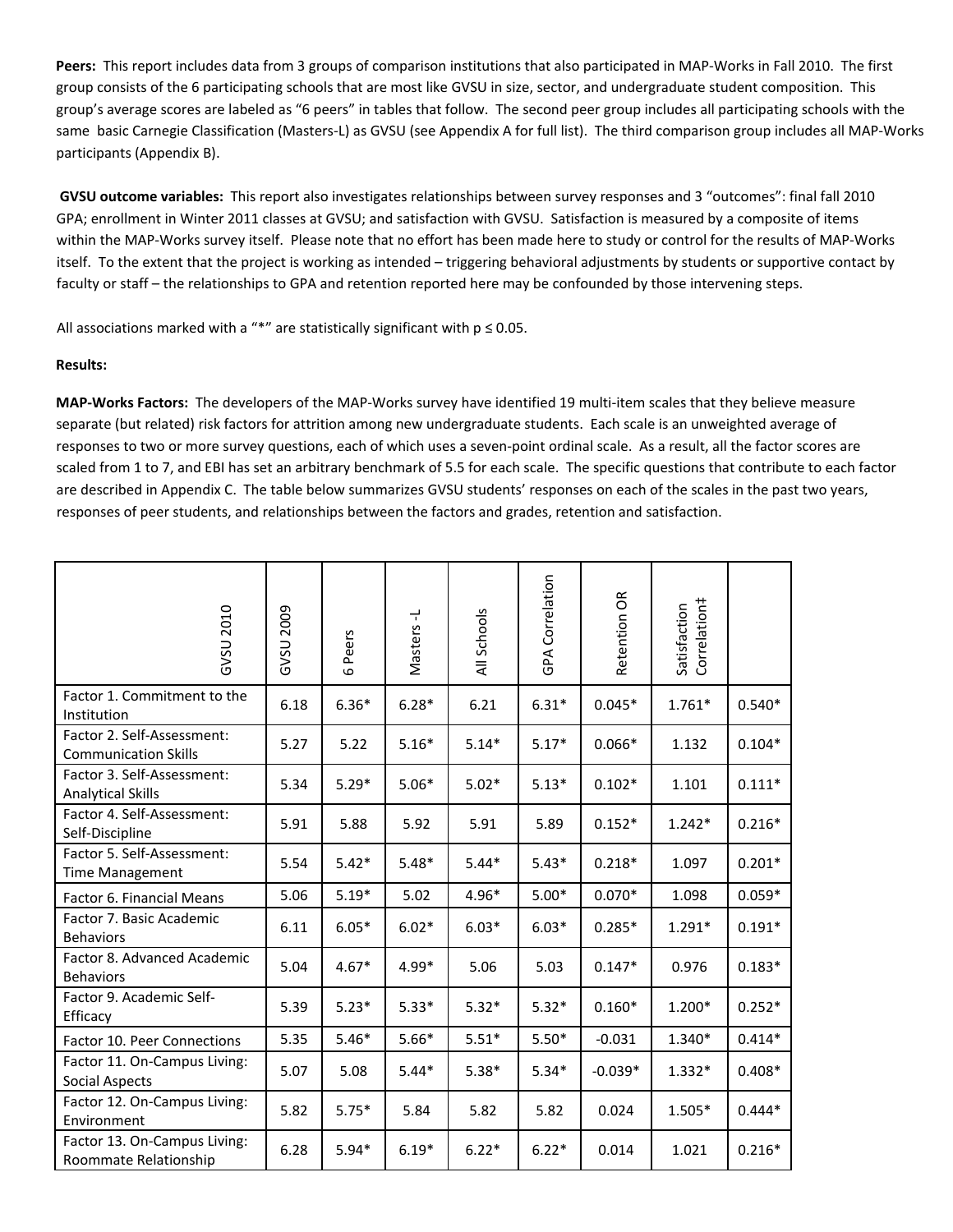|                                                     | 2010<br><b>GVSU</b> | GVSU 2009 | Peers<br>$\omega$ | ᆛ<br>Masters | All Schools | Correlation<br>GPA | δŘ<br>Retention | Correlation#<br>Satisfaction |
|-----------------------------------------------------|---------------------|-----------|-------------------|--------------|-------------|--------------------|-----------------|------------------------------|
| Factor 14. Off-Campus Living:<br>Environment        | 6.11                | 6.20      | 6.12              | 6.00         | $5.99*$     | $0.106*$           | $1.687*$        | $0.258*$                     |
| Factor 15. Homesickness:<br>Separation <sup>+</sup> | 3.52                | 3.56      | 3.57              | 3.57         | $3.61*$     | 0.021              | $1.136*$        | $0.150*$                     |
| Factor 16. Homesickness:<br>Distressed <sup>+</sup> | 5.57                | $5.72*$   | 5.58              | 5.53         | 5.58        | $0.064*$           | 1.384*          | $0.321*$                     |
| Factor 17. Academic<br>Integration                  | 5.78                | $5.71*$   | 5.79              | $5.82*$      | 5.80        | $0.180*$           | $1.291*$        | $0.381*$                     |
| Factor 18. Social Integration                       | 5.39                | $5.48*$   | $5.65*$           | $5.57*$      | $5.57*$     | 0.021              | 1.460*          | $0.684*$                     |
| Factor 19. Satisfaction with<br>Institution         | 5.67                | 5.64      | $5.72*$           | $5.61*$      | 5.67        | $0.060*$           | $1.636*$        | 1.000                        |

\* Asterisks by 2009 or peer factor scores indicate that the score is significantly different from GVSU's 2010 score. Asterisks by correlation and odds ratio values mean that the factor is significantly associated with the given outcome.

† All factors are scaled so that higher values are "better", so higher values on homesickness factors mean students indicate *less* negative impact of homesickness.

‡ The satisfaction measure used is Factor 19: "Satisfaction with Institution"

*Trend comparisons:* Scores for 2010 students were significantly higher than 2009 students mostly in the measures of academic behaviors and preparedness (analytic skills; time management; basic academic behaviors; advanced academic behaviors; academic self-efficacy; academic integration) and in ratings of on-campus living environment and roommate relations. However, scores decreased significantly several in social aspects (commitment to the institution; peer connections; distress due to homesickness; and social integration) and in financial confidence.

*Peer Comparisons:* Similarly to 2009, GVSU students score near or above peer students on most scales related to academic behaviors and confidence, including communication skills, analytic skills, time management, basic academic behaviors, and academic selfefficacy. They also reported relatively high levels of confidence that they could afford college and satisfaction with their on‐campus roommate situations.

Unfortunately, GVSU students scored lower than peers on several other measures, including commitment to the institution, peer connections, social aspects of on‐campus residence, and social integration. These factors, especially "commitment to the institution" are closely related to student persistence and satisfaction, so they represent areas where GVSU particularly needs to concentrate efforts.

GVSU achieved mixed results relative to peers with respect to student satisfaction. Our first-year students expressed significantly less overall satisfaction than students at the 6 closest peers, but were more satisfied than the average for peers at all schools in our Carnegie classification.

Fall Grades: Most of the factors show some relationship with students' grades, but the strongest correlation by far is with "Basic Academic Behaviors". That is not too surprising, since that factor measures such behaviors as attending class, taking notes, turning in homework and studying. Other factors that have relatively strong associations with grades are "Self‐Assessment: Time Management", "Academic Integration", "Academic Self‐Efficacy", "Self‐Assessment: Self‐Discipline", "Advanced Academic Behaviors". However, since all of these factors are inter‐related, a multivariate analysis provides a more accurate picture of the relative value of the different factors in predicting grades. When considered jointly, the most important predictive factors for GPA are:

|                                    | Standardized |  |  |  |  |
|------------------------------------|--------------|--|--|--|--|
| Factor                             | Coefficient  |  |  |  |  |
| <b>Basic Academic Behaviors</b>    | 0.265        |  |  |  |  |
| <b>Peer Connections</b>            | $-0.108$     |  |  |  |  |
| Self-Assessment: Time Management   | 0.084        |  |  |  |  |
| Self-Assessment: Analytical Skills | 0.084        |  |  |  |  |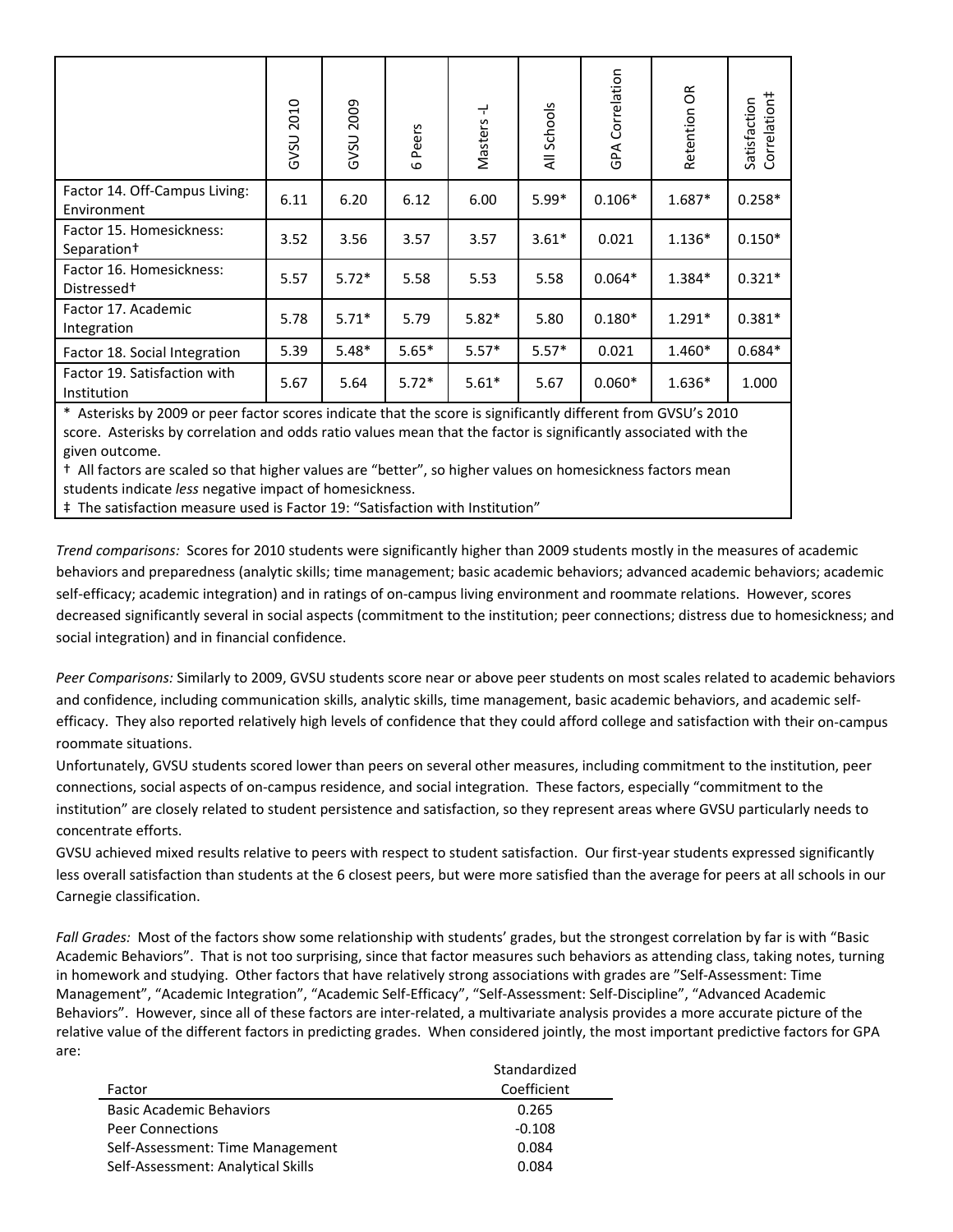Note that negative coefficients mean that higher factor scores are associated with lower grades (after controlling for other significant factors). Thus, given similar academic behaviors and skills, stronger peer connections are actually associated with lower average grades.

*Fall‐to‐Winter Retention:* As with GPA, most of the factors are associated with fall‐to‐winter retention to some degree. The factors with the strongest bivariate associations with retention are "Commitment to the Institution", "Off-Campus Living Environment", "Satisfaction with the Institution", "On‐Campus Living: Environment", and "Social Integration". (Odds ratios are the percentage increase in the probability of an event associated with a one unit increase in the associated variable. For example, the odds ratio shown for "Commitment to the Institution" ‐‐ 1.761 ‐‐ means that a student with a factor score of 6 is 1.761 times as likely to be retained as a student with a score of 5.)

In a multivariate model, the factors that combine to significantly predict retention are:

|                               | Standardized |
|-------------------------------|--------------|
| Factor                        | Coefficient  |
| Commitment to the Institution | 0.284        |
| Homesickness: Distressed      | 0.205        |
| Advanced Academic Behaviors   | $-0.193$     |
| <b>Peer Connections</b>       | 0.163        |
| Basic Academic Behaviors      | 0.142        |

As a reminder, the construction of the homesickness items (along with the positive coefficient) means that less distress due to homesickness is associated with better retention, while the negative coefficient for "Advanced Academic Behaviors" means that reporting more of these behaviors (such as participating in class, communicating with professors, studying on a schedule, doing readings in the day before class) is associated with lower retention.

*Student Satisfaction:* All of the MAP‐Works factor scores are correlated to satisfaction, which conforms to the survey's theoretic intentions. The strongest bivariate associations with satisfaction are those with "Social Integration", "Commitment to the Institution", and "On‐Campus Living: Environment." A multivariate model to predict satisfaction indicates that the strongest predictive factors are:

|                               | Standardized |
|-------------------------------|--------------|
| Factor                        | Coefficient  |
| Social Integration            | 0.539        |
| Commitment to the Institution | 0.281        |
| Academic Integration          | 0.115        |
| Homesickness: Distress        | 0.073        |

For students who live in on‐campus housing, the residence hall environment had a positive effect similar to that of (lack of) homesickness.

*Summary:* MAP-Works survey results indicate that our first-year students are relatively strong and improving in academic skills, behaviors, and self‐confidence. However, their social experiences and commitment to staying at GVSU are relatively weak compared to peers at other participating schools, and may have declined since last year. The information provided in the survey has genuine value for predicting short term academic achievement and persistence. This means that it can be an effective tool for targeting programs designed to improve student success.